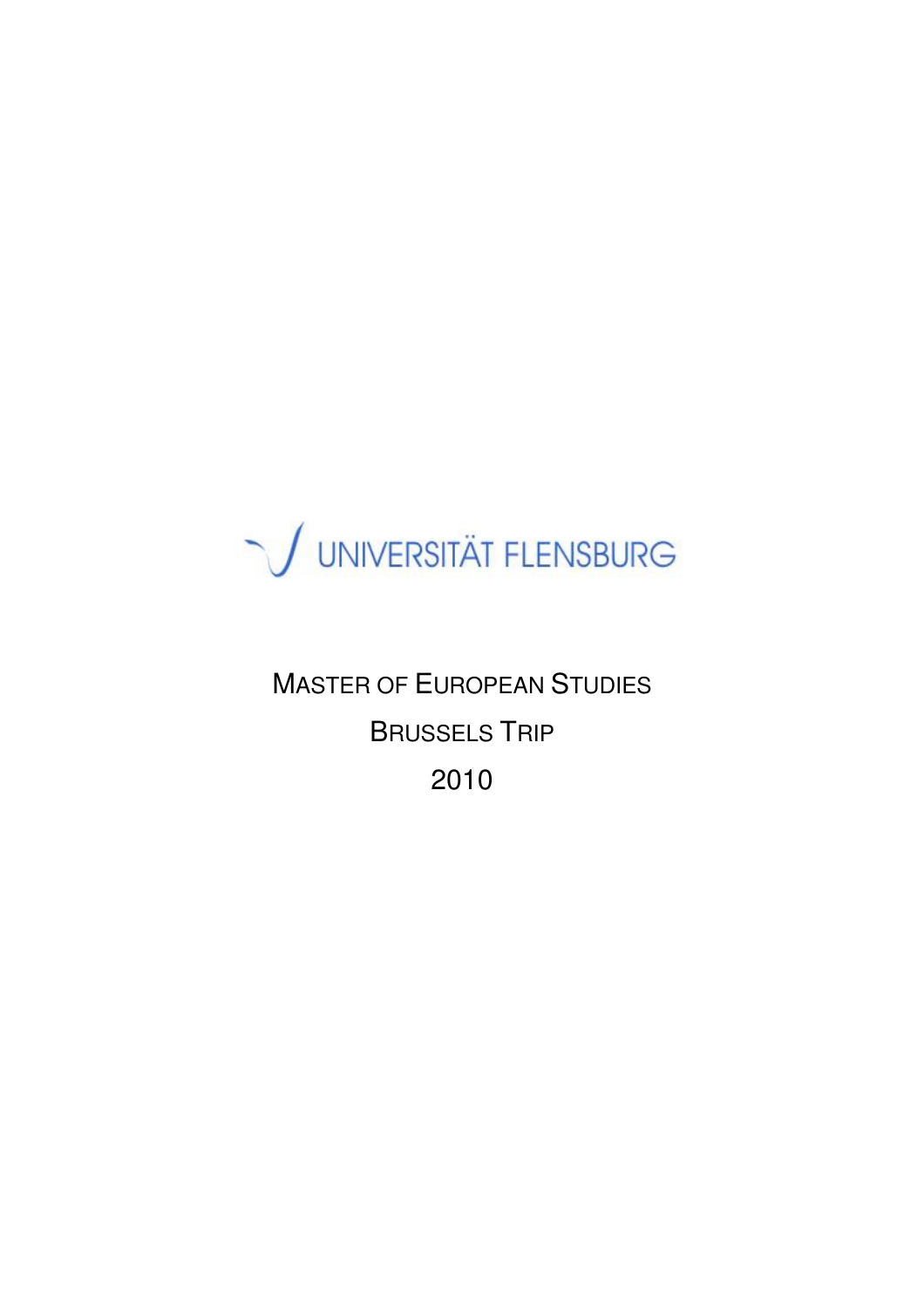## IMPORTANT INFORMATION

(1)

DON'T FORGET YOUR ID/PASSPORT (OTHERWISE NO ENTRY INTO THE INSTITUTIONS)!

# (2)

#### ADDRESS OF THE HOTEL

Hôtel Saint Nicolas Rue Marché aux Poulets, 32 1000 Bruxelles Tel. 0032-2-219.04.40 Fax 0032-2-219.17.21 reception@st-nicolas.be www.st-nicolas.be

# (3)

THE STAY AT THE HOTEL INCLUDES BREAKFAST; ALL OTHER MEALS HAVE TO BE ARRANGED INDIVIDUALLY!

# (4)

#### MOBILE NUMBERS FOR EMERGENCIES

Sebastian

 0175-7482489 Christian

0176-64004605

#### Sophie

0160-99153123

# (5)

ENJOY AND HAVE FUN!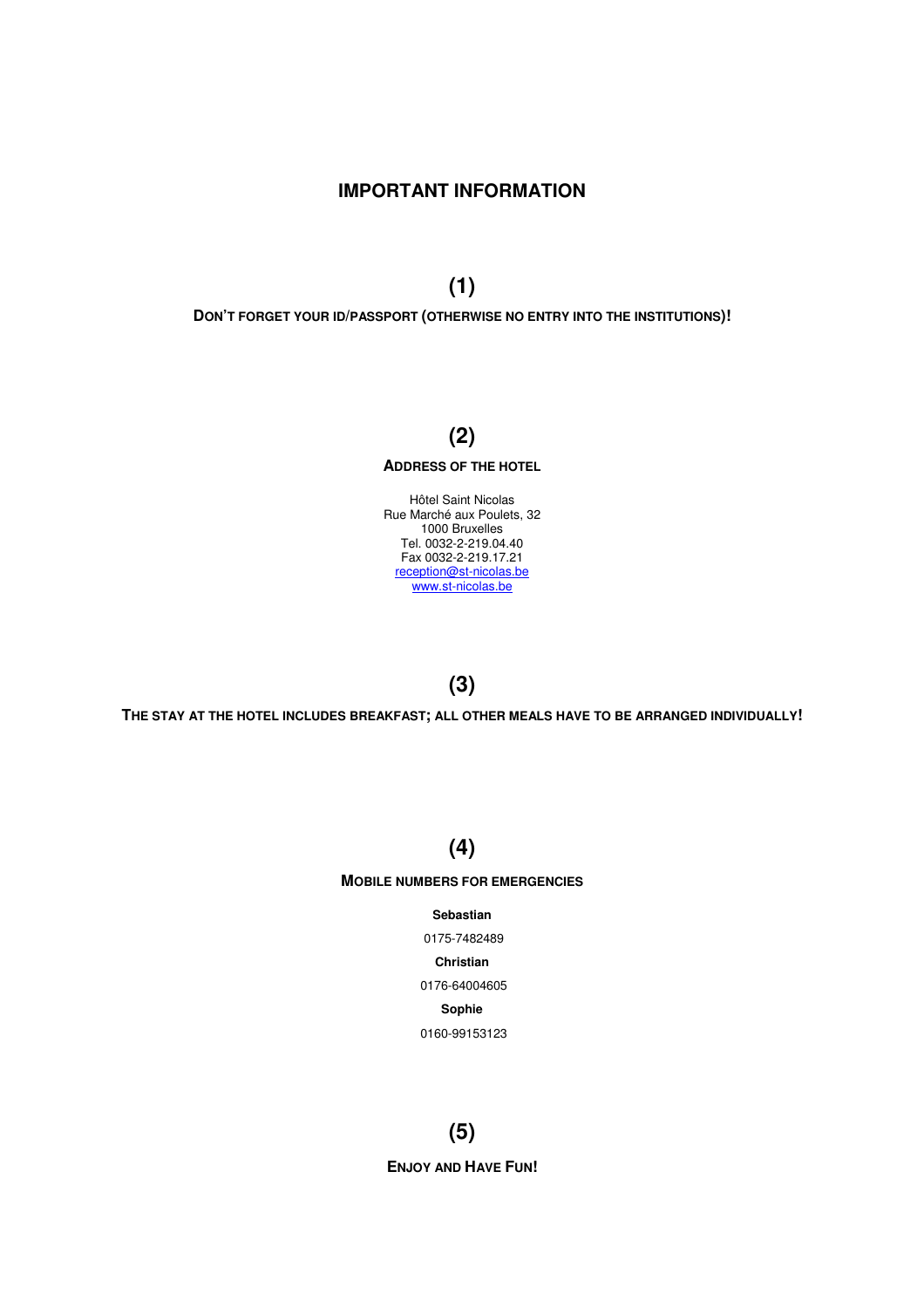## **SCHEDULE**

## DAY 1 - 21.06.2010

- ↓ 06:15 Departure Flensburg / ZOB (in front of the "Holm Passage")
- 4 06:20 Departure Flensburg / Norderburse
- <sup>1</sup> 17:00 Arrival Brussels around

### DAY 2 - 22.06.2010

- 10:30 12:00 Visit to the Council of the European Union
- $14:00 16:00$  City Tour
- $\frac{1}{2}$  17:00 Visit to the Hanse Office
- 18:00 19:30 Discussion with MEP Jan Philipp Albrecht (Bündnis 90, Die Grünen), Hanse **Office**

### DAY 3 - 23.06.2010

|                   | $\downarrow$ 09:30 – 12:30 Visit to the European Commission                                                                     |
|-------------------|---------------------------------------------------------------------------------------------------------------------------------|
|                   | $\downarrow$ 13:00 – 14:30 Visit to the Permanent Representation of Germany to the EU, Speaker Jan<br>MACLean                   |
|                   | $\frac{1}{2}$ 16:00 – 17:30 Visit to the European Parliament (Guided tour as well as discussion with MEP<br>Reimer Böge, (CDU)) |
| $\frac{1}{20.30}$ | World Cup 2010 / Germany - Ghana                                                                                                |

### DAY 4 - 24.06.2010

| $\downarrow 09.00$  | Departure Brussels   |
|---------------------|----------------------|
| $\frac{1}{2}$ 19.00 | Arrival in Flensburg |

----------------------------------------------------------------------------------------------------------------------------------------

## IMPORTANT ADDRESSES

#### COUNCIL OF THE EUROPEAN UNION Rue de la Loi 175

1048 Brussels

HANSE OFFICE Avenue Palmerston 20 1000 Brüssel

#### EUROPEAN COMMISSION

Madou Place Madou, 1 1210 - Saint-Josse-Ten-Noode

### PERMANENT REPRESENTATION OF GERMANY TO THE EU

Rue Jacques de Lalaing 8-14 1040 Bruxelles

# EUROPEAN PARLIAMENT

Paul-Henry Spaak Rue Wiertz 1000 Brussels (visitors' entrance)